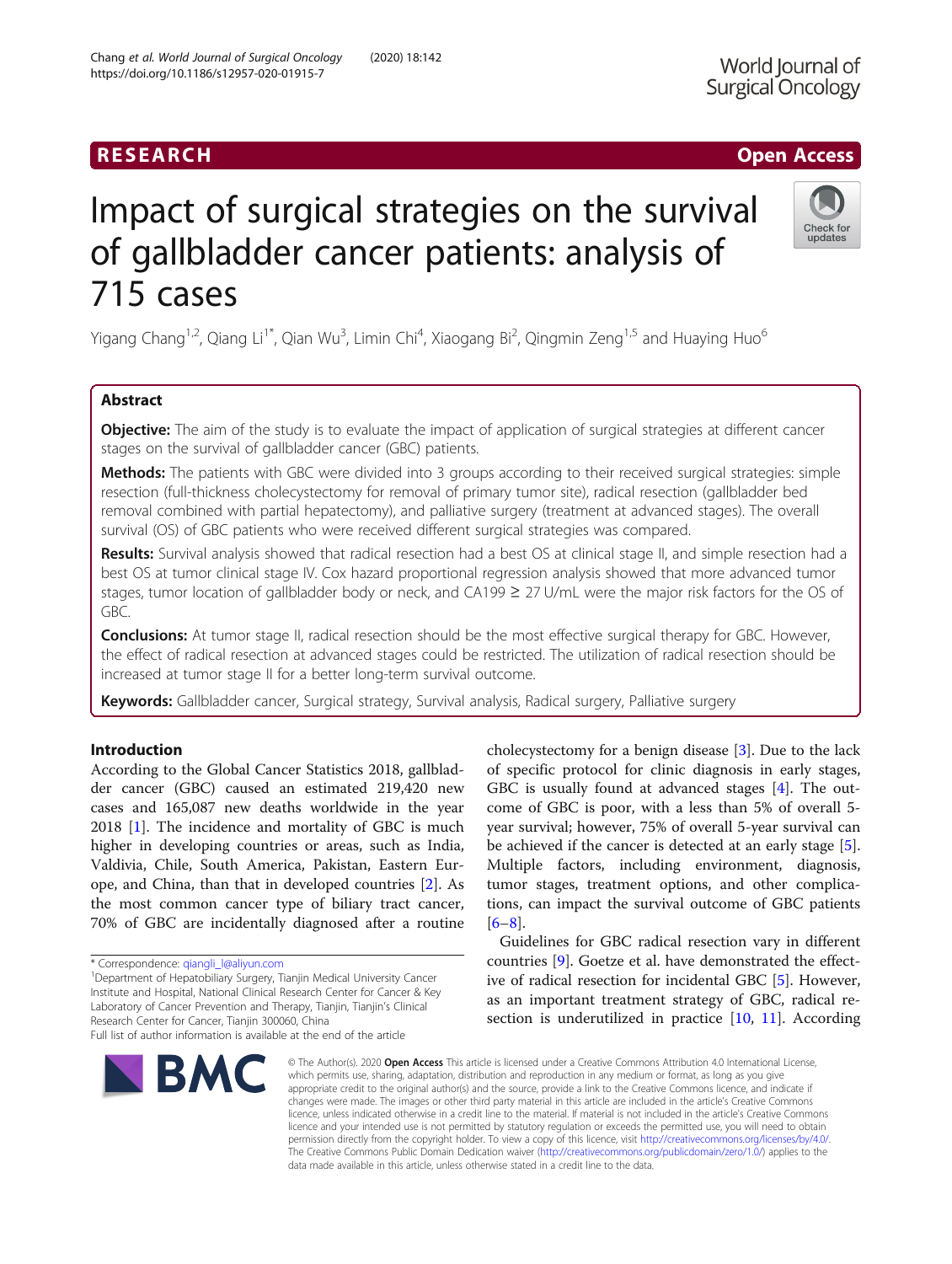to the Chinese Guidelines for GBC, the surgical treatment is suggested based on the TNM staging: simple cholecystectomy is recommended in patients with a tumor at Tis or T1a stage; radical resection is recommended in patients with stage T1b or T2; palliative treatment is suggested in patients at T3 or T4 stage. The suggested treatment of radical resection for GBC is wedge resection of the gallbladder bed with no less than 2 cm margin in the liver, a resection of liver segments 4b and 5, or a resection of the right liver, which is combined with dissection of the regional lymph nodes. For advanced stages of GBC, palliative treatment, such as palliative cholecystectomy, percutaneous transhepatic cholangial drainage (PTCD), percutaneous transhepatic biliary drainage (PTBD), and gallbladder bypass, is also recommended. Since liver resection has been verified to have a poor survival outcome, with a  $13~18\%$  in-hospital mortality, [[12,](#page-8-0) [13](#page-8-0)], the effect of radical surgery for GBC patients at advanced stages with poor conditions is quite limited. Kawahara et al. also have reported an effective surgical strategy for extent of resection in GBC at T2 stage, which is based on the gallbladder location of tumor [\[14](#page-8-0)].

Full-thickness cholecystectomy, radical resection surgery, and palliative surgery are the major surgical strategies for GBC at present. Few studies have systematically compared the application of different surgical strategies for GBC. Here, we aimed to analyze the OS of 715 GBC patients who have received fullthickness cholecystectomy, radical resection surgery, or palliative surgery and investigate the impact of strategy of surgery on the long-term survival in GBC patients at different tumor stages.

## Methods

## Patients

All patients with GBC in the present study received antitumor treatment in the Tianjin Medical University Cancer Institute and Hospital, the Shanxi Provincial People's Hospital, the Shanxi Tumor Hospital, or the First Hospital of Shanxi Medical University from 2012 to 2017. The initial symptoms of the cancer patients mainly include abdominal discomfort ( $\sim$  50%) and jaundice ( $\sim$ 28%), and about 14% patients were detected by physical examination as well. Then, the patients were further diagnosed by B-ultrasound (BUS), computed tomography (CT), pathology, and magnetic resonance imaging (MRI). All patients were staged according to the 8th edition of the AJCC/UICC classification in 2017 [[15](#page-8-0)]. Patients accompanied with other malignant tumor, patients without determined clinical pathology, patients with recurring GBC, and patients without surgical treatment were excluded. Patients were divided into three groups according to the strategies of surgical treatment

received: simple resection, radical resection, and palliative surgery. Simple resection was defined as "partial or total resection of primary tumor site," and radical resection was defined as "total resection of primary tumor site with other organs"; palliative surgery was performed in patients with distant metastases cancer, wide tumor invasion, and conditions wherein they cannot bear aggressive surgery or they refuse.

## Demographics and clinicopathological information of patients

A total of 715 patients were recruited in the study. Demographics (source, age, gender, and BMI) and clinicopathological (tumor grade, clinical staging, TNM stage, gallbladder location of tumor, smoking or not, CA199, CA242, with chronic disease or gallstone or not, adjuvant therapy, strategy of surgery) information of the GBC patients were collected for the analysis. Gallbladder location of tumor was grouped as follows: fundus of the gallbladder, body of the gallbladder, and neck of the gallbladder or unknown. Involved chronic diseases mainly included diabetes, hypertension, and coronary heart disease. The adjuvant therapy mainly included radiotherapy, chemotherapy, and biotherapy.

#### Statistical analysis

All data in present study were analyzed using MedCalc Statistical Software version 15.2.2 (MedCalc Software bvba, Ostend, Belgium). Discrete variables were presented as number and percentage. Statistical difference analysis in baseline characteristics was performed using chi-squared  $(\chi^2)$  test. Overall survival (OS) curves for GBC patients were assessed using Kaplan-Meier survival method, and the Logrank test was used to compare the difference between subgroups. Univariate and multivariate Cox proportional hazards regression analysis was performed to reveal the risks factors for GBC survival outcomes.  $p < 0.05$  indicates statistically significant difference.

## Results

## Population and characteristics of the GBC patients

There were a total of 1146 cases of diagnosed GBC from 2012 to 2017. Three hundred ninety-three cases were excluded for undergoing no surgery or an unknown surgery, 18 cases were excluded for recurrence of primary GBC, and 20 cases were excluded for suffering with other types of cancer. Of the enrolled 715 cases, 126 (17.5%) cases received simple resection, 349 (48.8%) cases underwent radical resection, and 240 (35.6%) cases were treated with palliative surgery. Patients' general and clinicopathologic information were shown in Table [1](#page-2-0). The median age of the patients was 62 years (min/max age = 29/88 years). Two hundred fifty-eight (36.1%)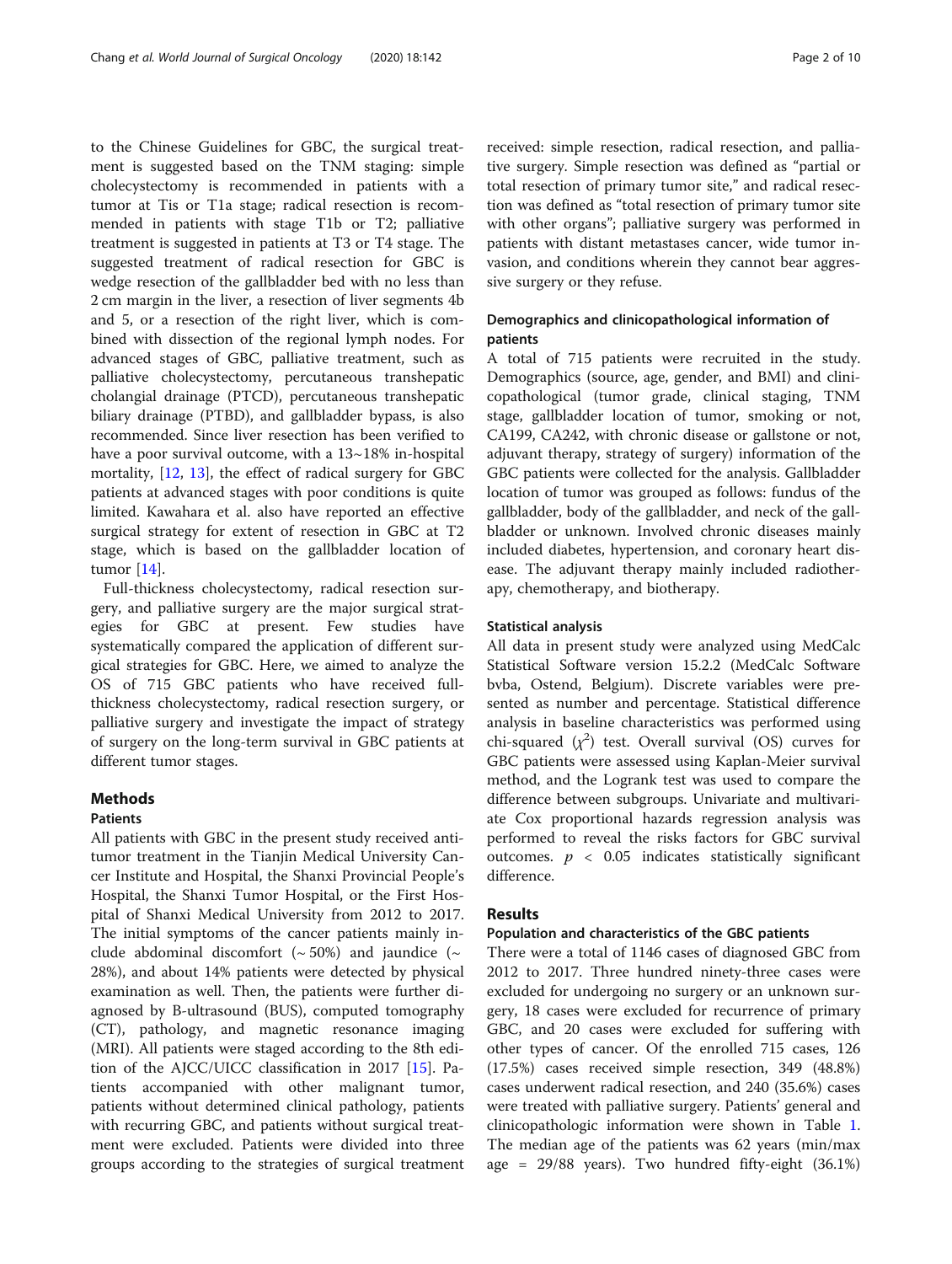| Variates                           | Total             | Simple resection  | Radical resection | Palliative surgery  | р        |
|------------------------------------|-------------------|-------------------|-------------------|---------------------|----------|
|                                    | $(n = 715) N$ (%) | $(n = 126) N$ (%) | $(n = 349) N$ (%) | $(n = 240) N$ (%)   |          |
| Sources                            |                   |                   |                   |                     | 0.2488   |
| Urban                              | 299 (41.8)        | 56 (44.4)         | 153 (43.8)        | 90 (37.5)           |          |
| Country                            | 416 (58.2)        | 70 (55.6)         | 196 (56.2)        | 150 (62.5)          |          |
| Ages (years)                       |                   |                   |                   |                     | 0.0198   |
| $< 60$                             | 275 (38.5)        | 41 (32.5)         | 154 (44.1)        | 80 (33.3)           |          |
| $60 - 69$                          | 264 (36.9)        | 48 (38.1)         | 125 (35.8)        | 91 (37.9)           |          |
| $\geq 70$                          | 176 (24.6)        | 37 (29.4)         | 70 (20.1)         | 69 (28.8)           |          |
| Sex                                |                   |                   |                   |                     | 0.0573   |
| Female                             | 258 (36.1)        | 34(27)            | 130 (37.2)        | 94 (39.2)           |          |
| Male                               | 457 (63.9)        | 92 (73)           | 219 (62.8)        | 146 (60.8)          |          |
| BMI (Kg/m <sup>2</sup> )           |                   |                   |                   |                     | 0.293    |
| $< 28\,$                           | 613 (85.7)        | 109 (86.5)        | 301 (86.2)        | 203 (84.6)          |          |
| $\geq 28$                          | 80 (11.2)         | 10(7.9)           | 39 (11.2)         | 31 (12.9)           |          |
| Unknown                            | 22(3.1)           | 7(5.6)            | 9(2.6)            | 6(2.5)              |          |
| Smoking history                    |                   |                   |                   |                     | 0.3083   |
| $\rm No$                           | 568 (79.4)        | 105 (83.3)        | 279 (80)          | 184 (76.7)          |          |
| Yes                                | 147 (20.6)        | 21 (16.7)         | 70 (20)           | 56 (23.3)           |          |
| Gallbladder location of tumor      |                   |                   |                   |                     | < 0.0001 |
| Fundus                             | 208 (29.1)        | 45 (35.7)         | 123 (35.2)        | 40 (16.7)           |          |
| Body                               | 321 (44.9)        | 62 (49.2)         | 151 (43.3)        | 108 (45)            |          |
| Neck                               | 150(21)           | 19 (15.1)         | 75 (21.5)         | 56 (23.3)           |          |
| Unknown                            | 36(5)             | $\mathbf 0$       | 0                 | 36 (15)             |          |
| Clinical staging                   |                   |                   |                   |                     | < 0.0001 |
|                                    | 35 (4.9)          | 20 (15.9)         | 15(4.3)           | $\mathsf{O}\xspace$ |          |
| $\vert\vert$                       | 82 (11.5)         | 37 (29.4)         | 45 (12.9)         | $\mathsf{O}\xspace$ |          |
| $\ensuremath{\mathsf{III}}\xspace$ | 291 (40.7)        | 59 (46.8)         | 214(61.3)         | 18(7.5)             |          |
| $\mathsf{IV}$                      | 307 (42.9)        | 10(7.9)           | 75 (21.5)         | 222 (92.5)          |          |
| T stage                            |                   |                   |                   |                     | < 0.0001 |
| T1                                 | 34 (4.8)          | 16 (12.7)         | 18 (5.2)          | $\mathbb O$         |          |
| T <sub>2</sub>                     | 92 (12.9)         | 38 (30.2)         | 53 (15.2)         | 1(0.4)              |          |
| T <sub>3</sub>                     | 381 (53.3)        | 64 (50.8)         | 255 (73.1)        | 62 (25.8)           |          |
| $\mathsf{T}4$                      | 125 (17.5)        | 4(3.2)            | 22(6.3)           | 99 (41.3)           |          |
| Unknown                            | 83 (11.6)         | 4(3.2)            | 1(0.3)            | 78 (32.5)           |          |
| N stage                            |                   |                   |                   |                     | < 0.0001 |
| N <sub>0</sub>                     | 276 (38.6)        | 70 (55.6)         | 197 (56.4)        | 9(3.8)              |          |
| N1                                 | 88 (12.3)         | 5(4)              | 77 (22.1)         | 6(2.5)              |          |
| N2                                 | 90 (12.6)         | 3(2.4)            | 58 (16.6)         | 29 (12.1)           |          |
| Unknown                            | 211 (29.5)        | 48 (38.1)         | 17 (4.9)          | 146 (60.8)          |          |
| M stage                            |                   |                   |                   |                     | < 0.0001 |
| M <sub>0</sub>                     | 524 (73.3)        | 119 (94.4)        | 338 (96.8)        | 67 (27.9)           |          |
| M1                                 | 158 (22.1)        | 6(4.8)            | 8(2.3)            | 144 (60)            |          |
| Unknown                            | 33 (4.6)          | 1(0.8)            | 3(0.9)            | 29 (12.1)           |          |

<span id="page-2-0"></span>

|                    | Table 1 General, clinicopathologic, treatment, and follow-up characteristics for the 715 gallbladder cancer patients with different |  |  |  |  |
|--------------------|-------------------------------------------------------------------------------------------------------------------------------------|--|--|--|--|
| surgery treatments |                                                                                                                                     |  |  |  |  |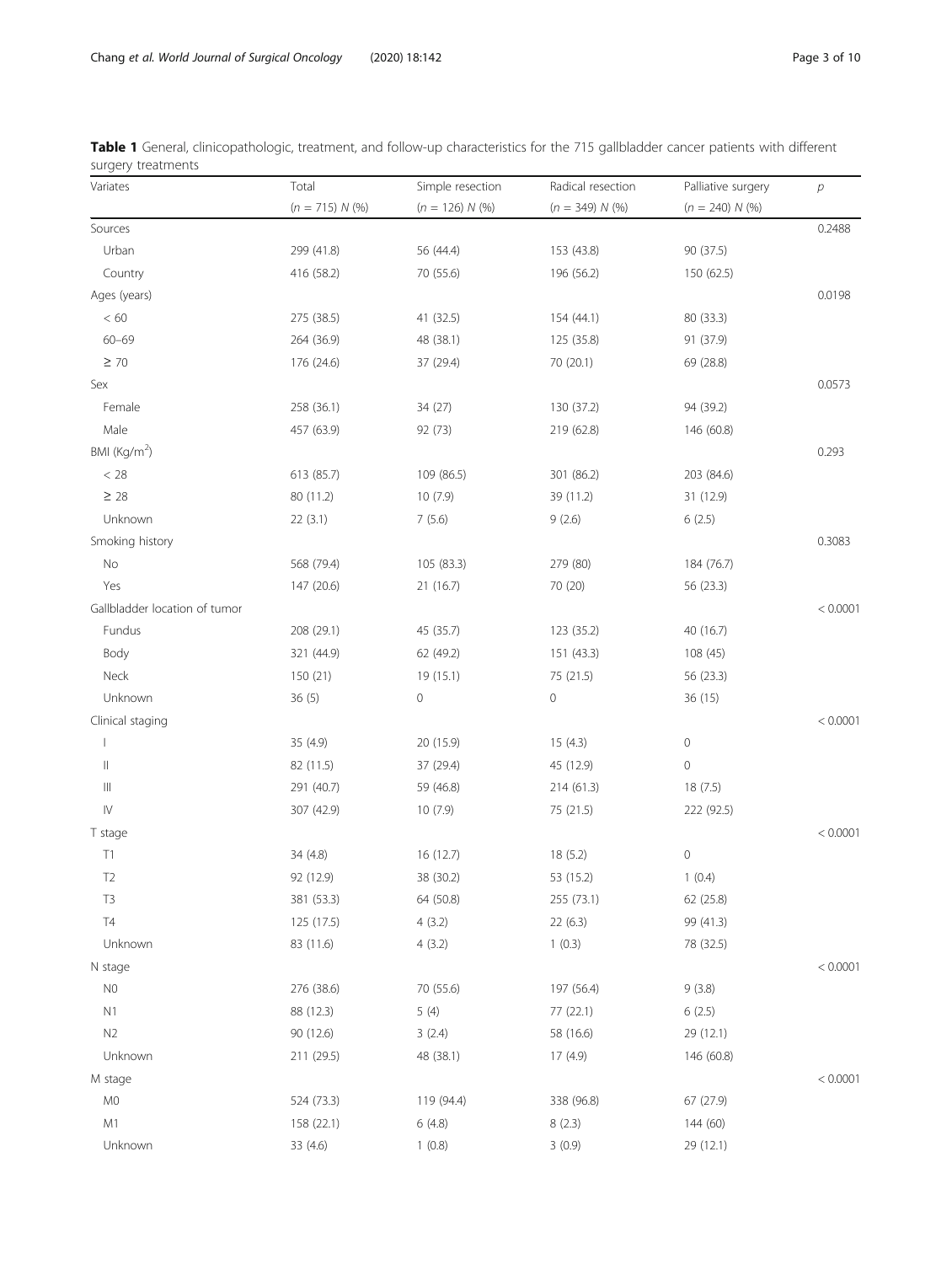| Variates                  | Total             | Simple resection  | Radical resection | Palliative surgery | $\overline{p}$ |
|---------------------------|-------------------|-------------------|-------------------|--------------------|----------------|
|                           | $(n = 715) N$ (%) | $(n = 126) N$ (%) | $(n = 349) N$ (%) | $(n = 240) N$ (%)  |                |
| Grade                     |                   |                   |                   |                    | < 0.0001       |
| Well-differentiated       | 27(3.8)           | 13(10.3)          | 11(3.2)           | 3(1.3)             |                |
| Moderately differentiated | 112 (15.7)        | 30 (23.8)         | 73 (20.9)         | 9(3.8)             |                |
| Poorly differentiated     | 184 (25.7)        | 28 (22.2)         | 122 (35)          | 34 (14.2)          |                |
| Unknown                   | 392 (54.8)        | 55 (43.7)         | 143(41)           | 194 (80.8)         |                |
| CA199                     |                   |                   |                   |                    | 0.0266         |
| $< 27$ U/mL               | 262 (36.6)        | 59 (46.8)         | 168 (53.2)        | 35 (14.6)          |                |
| $\geq$ 27 U/mL            | 388 (54.3)        | 49 (38.9)         | 158 (45.3)        | 181 (75.4)         |                |
| Unknown                   | 65(9.1)           | 18 (14.3)         | 23(6.6)           | 24 (10)            |                |
| CA242                     |                   |                   |                   |                    |                |
| $< 20$ IU/mL              | 296 (41.4)        | 61(48.4)          | 171 (49)          | 64 (26.7)          | < 0.0001       |
| $\geq 20$ IU/mL           | 311 (43.5)        | 33 (26.2)         | 131 (37.5)        | 147 (61.3)         |                |
| Unknown                   | 108 (15.1)        | 32 (25.4)         | 47 (23.5)         | 29 (12.1)          |                |
| With chronic disease      |                   |                   |                   |                    | 0.2935         |
| No                        | 433 (60.6)        | 74 (58.7)         | 204 (58.5)        | 155 (64.6)         |                |
| Yes                       | 282 (39.4)        | 52(41.3)          | 145 (41.5)        | 85 (35.4)          |                |
| Gallstone                 |                   |                   |                   |                    | < 0.0001       |
| No                        | 321 (44.9)        | 34(27)            | 162 (46.4)        | 125 (52.1)         |                |
| Yes                       | 394 (55.1)        | 92 (73.1)         | 187 (53.6)        | 115 (47.9)         |                |
| Adjuvant therapy          |                   |                   |                   |                    | < 0.0001       |
| None                      | 537 (75.1)        | 96 (76.2)         | 239 (68.5)        | 202 (84.2)         |                |
| Received                  | 178 (24.9)        | 30 (23.8)         | 110(31.5)         | 38 (15.8)          |                |
| Follow-up                 |                   |                   |                   |                    |                |
| Alive                     | 212 (29.7)        | 59 (46.8)         | 136 (39)          | 17(7.1)            |                |
| 3-year survival           | 254 (35.5)        | 69 (54.8)         | 134 (38.4)        | 51(21.3)           |                |
| Months, median(95% CI)    | $27(22-31)$       | $51(41-69)$       | 34 (28-44)        | $10(7-14)$         |                |

|  | Table 1 General, clinicopathologic, treatment, and follow-up characteristics for the 715 gallbladder cancer patients with different |  |  |  |  |  |
|--|-------------------------------------------------------------------------------------------------------------------------------------|--|--|--|--|--|
|  | surgery treatments (Continued)                                                                                                      |  |  |  |  |  |

Results are number (%) unless otherwise specified

females and 457 (63.9%) males were included in the recruited population. Two hundred ninety-nine (41.8%) patients were from the urban, and 416 (58.2%) patients were from the country.

## Association between the characteristic factors and surgical strategies

Chi-squared  $(\chi^2)$  analysis showed that there was a significant difference among the three groups including ages ( $p < 0.05$ ), gallbladder location of tumor ( $p < 0.0001$ ), clinical staging ( $p < 0.0001$ ), TNM stage ( $p < 0.0001$ ), tumor grade ( $p < 0.0001$ ), CA199 ( $p < 0.05$ ), CA242 ( $p <$ 0.0001), gallstone ( $p < 0.0001$ ), and adjuvant therapy ( $p$ < 0.0001). In detail, patients with tumor location not in gallbladder neck, earlier clinical staging (I/II), T1/T2 stage, normal level of tumor markers, and gallstone were more likely to undergo simple resection. Patients with young age, N1/N2 stage, and poorly differentiated tumor were more likely to receive radical resection. Patients with M1 stage, CA199  $\geq$  27 U/ml, CA242  $\geq$  20 IU/ml, and unreceived adjuvant therapy were more likely to receive palliative surgery.

#### The impact of surgical strategies on OS of patients

The median OS time of the 715 patients was 24 months (95% CI 22–28 months). Kaplan-Meier survival analysis was performed to measure OS with different clinical stages and different surgical strategies, respectively (Fig. [1\)](#page-4-0). Form stage I to IV cases, the survival rate were 85.71%, 64.63%, 36.08%, and 10.42% (Fig. [1a](#page-4-0)). As shown in Fig. [1](#page-4-0)b, compared with the palliative surgery groups, patients with simple resection or radical resection had significant longer OS time ( $p < 0.0001$ ). Patients with simple resection had the best OS outcome, with a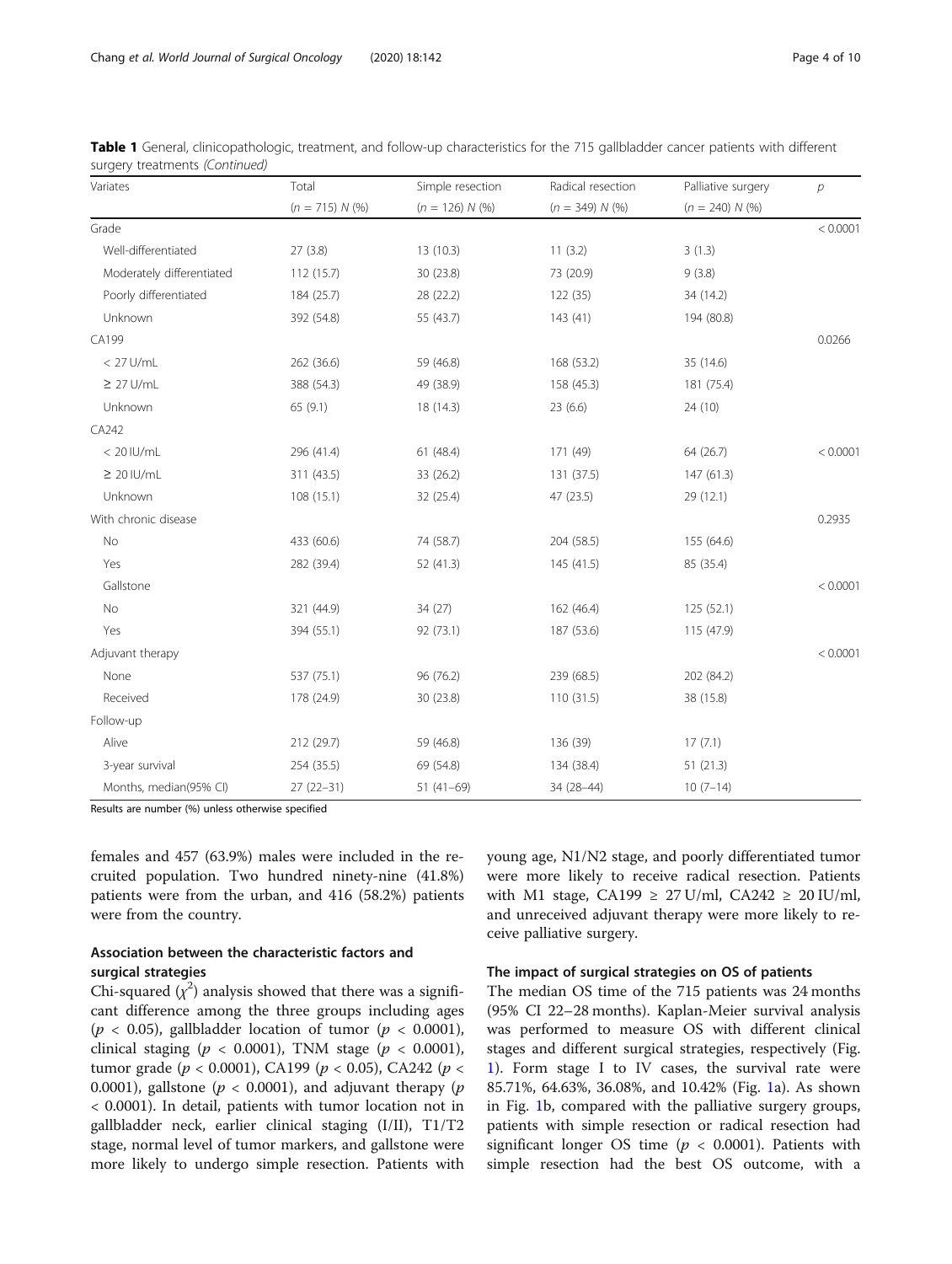<span id="page-4-0"></span>

47.62% of survival rate and 51 months of median OS time (95% CI 41–69 months). The OS outcome of patients with radical resection was moderate, with a 39.83% of survival rate and 34 months of median overall survival time (95% CI 28–44 months). The palliative surgery patient group had the worst OS outcome, with an 8.75% of survival rate and 10 months of median OS time (95% CI 7–14 months).

Furthermore, the effect of the surgical strategies on different cancer clinical stages were explored. The difference of OS between simple resection and radical resection in stage I patients was not significant ( $p = 0.9344$ , Fig. [2](#page-5-0)a). However, patients with radical resection had a better OS than patients with simple resection at stage II  $(p = 0.0415,$  Fig. [2](#page-5-0)b). Compared with simple resection and radical resection groups, patients with palliative surgery had a worse overall survival at cancer stage III ( $p =$ 0.0275, Fig. [2c](#page-5-0)). At cancer stage IV, patients with simple resection also had a best overall survival ( $p = 0.0129$ , Fig. [2d](#page-5-0)).

#### The risk factors associated with the OS

Univariate and multivariate Cox proportional hazards regression model was established to evaluate the hazard ratio (HR) of variates (Table [2](#page-6-0)). Univariate analysis showed that patients from the countryside, with tumor location of gallbladder body or neck, with increased tumor stages, with increased TNM stages, with poorly differentiated of the tumor, with CA199  $\geq$  27 U/mL, with  $CA242 \geq 20$  IU/mL, and with surgical treatment of radical resection or palliative surgery were related to a worse long-term survival of GBC. Multivariate analysis showed that the tumor location of gallbladder body or neck (HR = 1.4901, 95% CI = 1.1858 to 1.8726,  $p =$ 0.007), more advanced tumor stages, and CA199  $\geq$  27 U/ mL (HR = 1.3941, 95% CI = 1.0838 to 1.7933,  $p =$ 0.0101) might be the main causes for induction a worse long-term survival of GBC, and the surgical strategies of radical resection (HR = 1.0397, 95% CI = 0.7820 to 1.3823,  $p = 0.7898$  or palliative surgery (HR = 1.41, 95%) CI = 0.9886 to 2.0111,  $p = 0.0592$ ) were not associated with OS.

## **Discussion**

GBC is an uncommon cancer type with a high mortality rate and poor long-term survival outcomes [[16\]](#page-8-0). Surgical treatment is the most effective intervention for the cure of GBC patients [[17\]](#page-8-0); however, curative resection is feasible in minority population of GBC patients  $[18]$  $[18]$  $[18]$ . According to the Guidelines of the National Comprehensive Cancer Network, a radical resection is recommended for T1b and more advanced GBC [\[19](#page-8-0)]. Actually, the option for surgical strategies should be confirmed according to both the patients' conditions and tumor clinicopathology characteristics [\[20](#page-8-0)]. On the other hand, Goetze et al. have reported the phenomenon of that compared with following the guidelines; the application of radical resection for incidental GBC much more depend on the volume of clinical liver surgery in Germany [[9\]](#page-8-0). Thus, we suspected that the options of surgery strategies in GBC patients may affect the overall survival outcomes of cancer.

In the present study, the surgical strategies for GBC were divided into 3 subgroups, including simple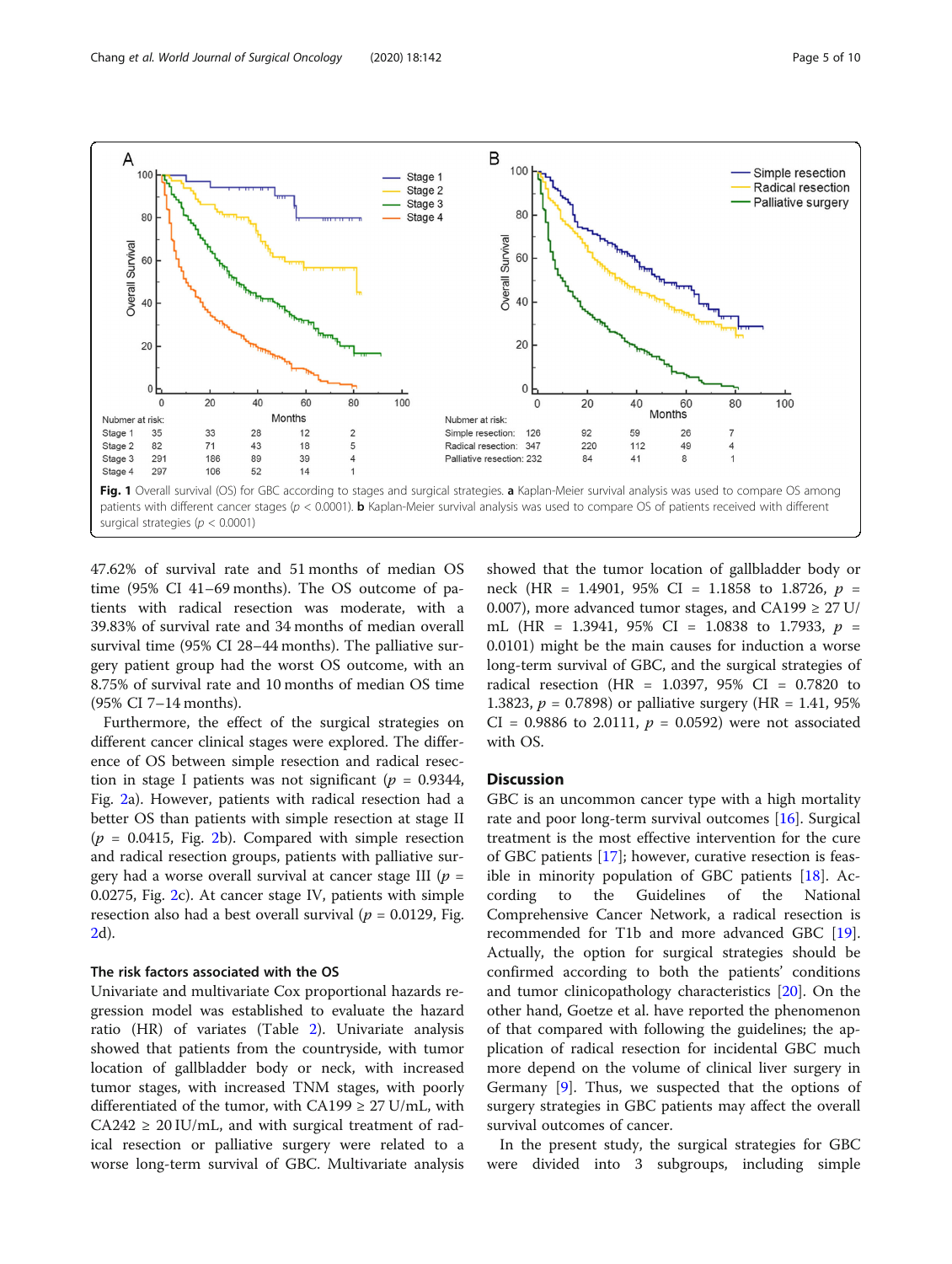<span id="page-5-0"></span>

resection, radical resection, and palliative surgery. Among these investigated categories, we found that ages, tumor clinical stages, TNM stages, tumor grade, gallbladder location of tumor, tumor markers (CA199 and CA242), gallstone, and adjuvant therapy were the influencing factors for surgery strategies. Patients with earlier tumor clinical stage, earlier T stage, tumor location not in gallbladder neck, normal level of tumor markers, and gallstone were more associated with simple resection. Analogously, a study in 87 GBC patients by Wang et al. has reported that the levels of tumor markers (CA199, CA125, and CA242) in patients with tumor in gallbladder neck were much higher than in those with tumor in gallbladder fundus and body [\[21\]](#page-8-0). Patients with young ages, N1/N2 stage, and poorly differentiated were more associated with radical resection. It has been proved that liver resection is related to a high mortality rate, and young age would play a protective role for patients with radical resection in perioperative period. Patients with advanced tumor stages, high levels of tumor markers (CA199, CA242), metastatic cancer (M1), and adjuvant therapy unreceived were more associated with palliative surgery. For the metastatic cancer and surgery inoperable patient, palliative surgery would be the treatment for relieving the patient's pain and promoting patients' quality of life.

As our before results, surgical strategies were closely associated with the tumor stages, and the long-term survival outcome of GBC patients is distinguished according to the stage-adjusted surgical strategies (Fig. [1](#page-4-0)b). Plenty of studies have indicated that the performance of radical resection might be the best choice for GBC management at clinical stage II [\[14](#page-8-0), [17](#page-8-0), [22](#page-8-0)–[25](#page-9-0)]. In our study, we also found that radical resection should be the only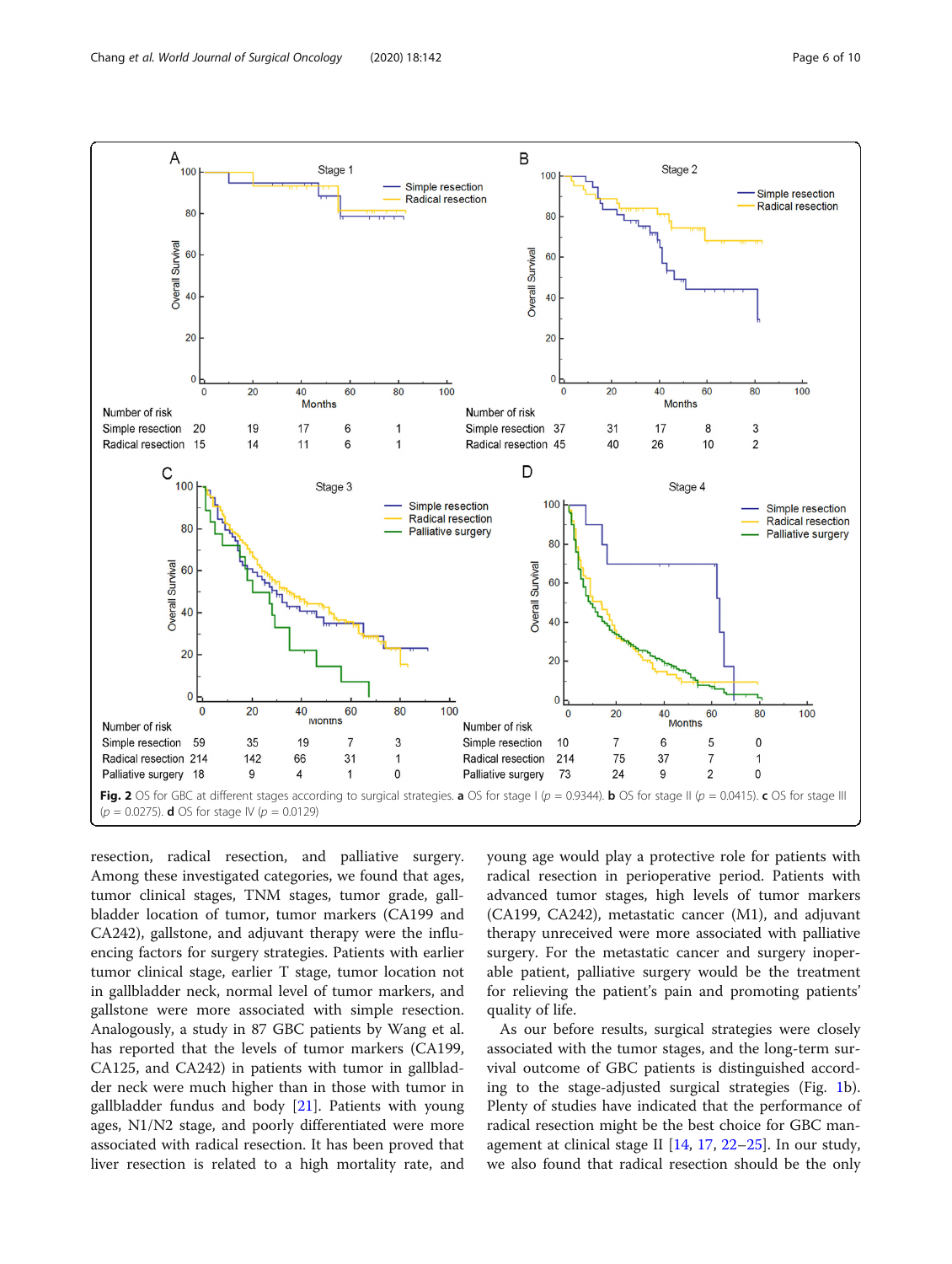| Variates                           | Univariate analysis |                   |          | Multivariate analysis |                |                        |  |
|------------------------------------|---------------------|-------------------|----------|-----------------------|----------------|------------------------|--|
|                                    | HR                  | 95% CI            | $\rho$   | ${\sf HR}$            | 95% CI         | $\,p\,$                |  |
| Sources                            |                     |                   |          |                       |                |                        |  |
| Urban                              | Ref                 | Ref               | Ref      | Ref                   | Ref            | Ref                    |  |
| Country                            | 1.221               | 1.0212-1.4598     | 0.0293   | 1.0272                | 0.8533-1.2364  | 0.7779                 |  |
| Ages (years)                       |                     |                   |          |                       |                | N <sub>l</sub>         |  |
| $< 60$                             | Ref                 | Ref               | Ref      |                       |                |                        |  |
| $60 - 69$                          | 0.9238              | $0.7541 - 1.1316$ | 0.4461   |                       |                |                        |  |
| $\geq 70$                          | 1.0349              | 0.8269-1.2952     | 0.08909  |                       |                |                        |  |
| Sex                                |                     |                   |          |                       |                | $\mathsf{N}\mathsf{I}$ |  |
| Female                             | Ref                 | Ref               | Ref      |                       |                |                        |  |
| Male                               | 0.883               | 0.7374-1.0573     | 0.1781   |                       |                |                        |  |
| BMI (Kg/m <sup>2</sup> )           |                     |                   |          |                       |                | $N\Gamma$              |  |
| $< 28$                             | Ref                 | Ref               | Ref      |                       |                |                        |  |
| $\geq 28$                          | 1.1157              | 0.8557-1.4548     | 0.4211   |                       |                |                        |  |
| Unknown                            | 0.4844              | 0.2595-0.9043     | 0.0236   |                       |                |                        |  |
| Smoking history                    |                     |                   |          |                       |                | $\mathsf{N}\mathsf{I}$ |  |
| $\rm No$                           | Ref                 | Ref               | Ref      |                       |                |                        |  |
| Yes                                | 1.0663              | 0.8604-1.3215     | 0.5596   |                       |                |                        |  |
| Gallbladder location of tumor      |                     |                   |          |                       |                |                        |  |
| Fundus                             | Ref                 | Ref               | Ref      | Ref                   | Ref            | Ref                    |  |
| Body                               | 1.5472              | 1.2442-1.9241     | 0.0001   | 1.4901                | 1.1858-1.8726  | 0.0007                 |  |
| Neck                               | 1.4257              | 1.0976-1.8519     | 0.0082   | 1.1776                | 0.8959-1.5479  | 0.2437                 |  |
| Unknown                            | 1.445               | $0.9751 - 2.1412$ | 0.068    | 0.6761                | 0.4434-1.0310  | 0.0705                 |  |
| Clinical staging                   |                     |                   |          |                       |                |                        |  |
| $\overline{\phantom{a}}$           | Ref                 | Ref               | Ref      | Ref                   | Ref            | Ref                    |  |
| $\vert\vert$                       | 2.9912              | 1.1632-7.6921     | 0.0237   | 2.9253                | 1.1281-7.5861  | 0.0281                 |  |
| $\ensuremath{\mathsf{III}}\xspace$ | 7.3437              | 3.0318-17.7882    | < 0.0001 | 6.4359                | 2.6198-15.8108 | 0.0001                 |  |
| ${\sf IV}$                         | 16.4044             | 6.7898-39.6340    | < 0.0001 | 10.4364               | 4.1505-26.2422 | < 0.0001               |  |
| T stage                            |                     |                   |          |                       |                | $\mathsf{N}\mathsf{I}$ |  |
| T1                                 | Ref                 | Ref               | Ref      |                       |                |                        |  |
| T <sub>2</sub>                     | 2.2162              | 0.9901-4.9607     | 0.0541   |                       |                |                        |  |
| T <sub>3</sub>                     | 5.6811              | 2.6900-11.9979    | < 0.0001 |                       |                |                        |  |
| T4                                 | 9.2513              | 4.3199-19.8121    | < 0.0001 |                       |                |                        |  |
| Unknown                            | 12.0606             | 5.5666-26.1303    | < 0.0001 |                       |                |                        |  |
| N stage                            |                     |                   |          |                       |                | $\mathsf{N}\mathsf{I}$ |  |
| N <sub>0</sub>                     | Ref                 | Ref               | Ref      |                       |                |                        |  |
| N1                                 | 2.4167              | 1.7968-3.2505     | 0.017    |                       |                |                        |  |
| N2                                 | 4.2985              | 3.2423-5.6989     | < 0.0001 |                       |                |                        |  |
| Unknown                            | 3.1367              | 2.5164-3.9099     | < 0.0001 |                       |                |                        |  |
| M stage                            |                     |                   |          |                       |                | $\mathbb N\mathbb I$   |  |
| $M0$                               | Ref                 | Ref               | Ref      |                       |                |                        |  |
| M1                                 | 2.4876              | 2.0433-3.0286     | < 0.0001 |                       |                |                        |  |

<span id="page-6-0"></span>

|  |  | Table 2 Cox proportional hazards regression analysis for OS |  |
|--|--|-------------------------------------------------------------|--|
|--|--|-------------------------------------------------------------|--|

Grade

Unknown 1.4786 1.0065–2.1721 0.0474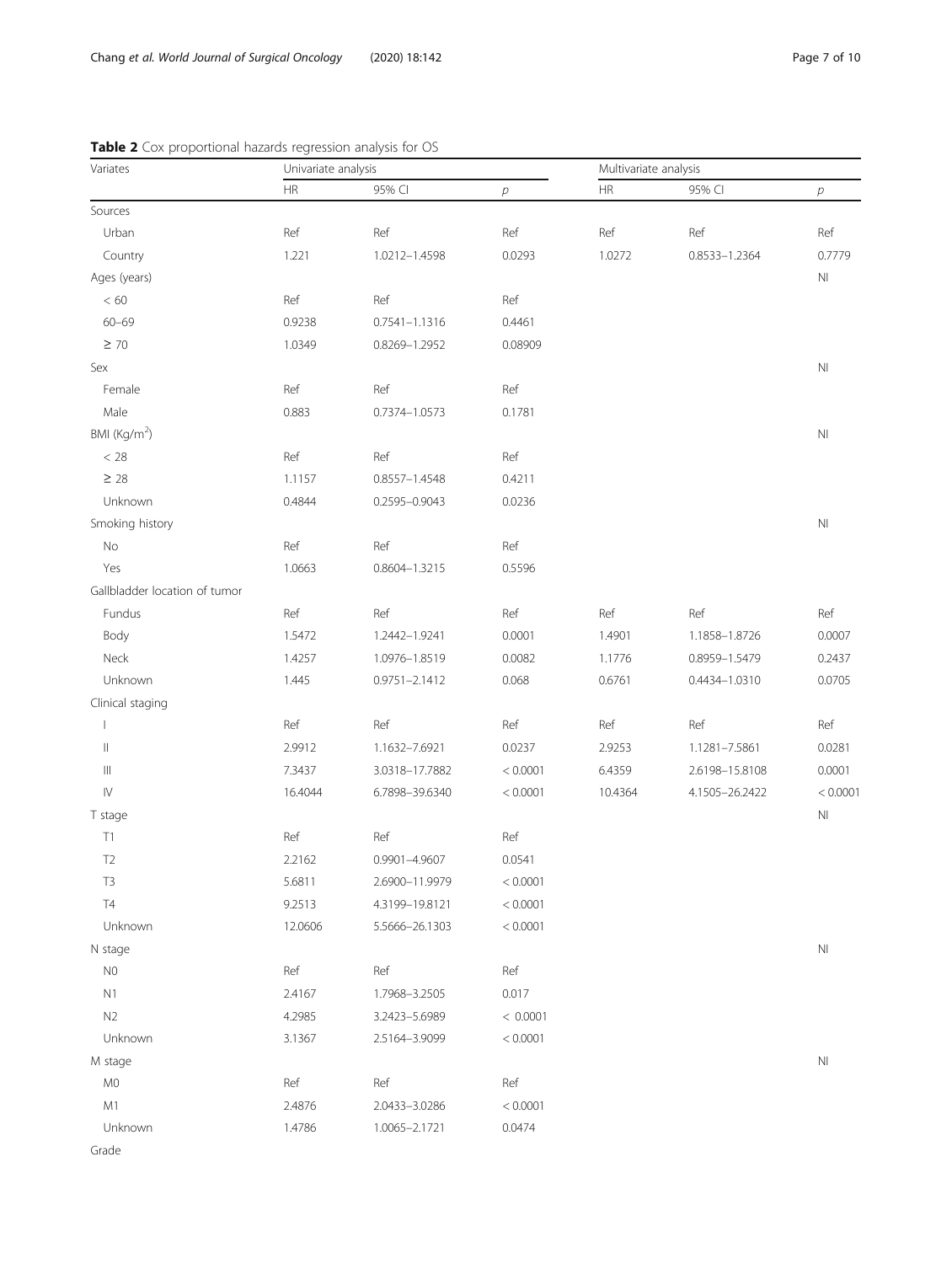| Variates                  | Univariate analysis |                   |          |           | Multivariate analysis |                |  |  |
|---------------------------|---------------------|-------------------|----------|-----------|-----------------------|----------------|--|--|
|                           | HR                  | 95% CI            | р        | <b>HR</b> | 95% CI                | р              |  |  |
| Well-differentiated       | Ref                 | Ref               | Ref      | Ref       | Ref                   | Ref            |  |  |
| Moderately differentiated | 1.4133              | $0.7651 - 2.6107$ | 0.2717   | 1.3022    | 0.6944-2.4420         | 0.4128         |  |  |
| Poorly differentiated     | 2.3874              | 1.3269-4.2957     | 0.0039   | 1.7171    | 0.9330-3.1604         | 0.0839         |  |  |
| Unknown                   | 2.4023              | 1.3517-4.2694     | 0.003    | 1.5552    | 0.8560-2.8257         | 0.1493         |  |  |
| CA199                     |                     |                   |          |           |                       |                |  |  |
| $< 27$ U/mL               | Ref                 | Ref               | Ref      | Ref       | Ref                   | Ref            |  |  |
| $\geq$ 27 U/mL            | 2.2785              | 1.8655-2.7830     | < 0.0001 | 1.3941    | 1.0838-1.7933         | 0.0101         |  |  |
| Unknown                   | 1.3304              | 0.9374-1.8881     | 0.1118   | 1.2309    | $0.6981 - 2.1705$     | 0.475          |  |  |
| CA242                     |                     |                   |          |           |                       |                |  |  |
| $< 20$ IU/mL              | Ref                 | Ref               | Ref      | Ref       | Ref                   | Ref            |  |  |
| $\geq 20$ IU/mL           | 1.9779              | 1.6322-2.3969     | < 0.0001 | 1.1169    | 0.8790-1.4192         | 0.3679         |  |  |
| Unknown                   | 1.042               | 0.7776-1.3964     | 0.7838   | 1.0146    | 0.6312-1.6310         | 0.9525         |  |  |
| With chronic disease      |                     |                   |          |           |                       | N <sub>l</sub> |  |  |
| <b>No</b>                 | Ref                 | Ref               | Ref      |           |                       |                |  |  |
| Yes                       | 0.8733              | 0.7292-1.0460     | 0.1432   |           |                       |                |  |  |
| Gallstone                 |                     |                   |          |           |                       | N <sub>l</sub> |  |  |
| <b>No</b>                 | Ref                 | Ref               | Ref      |           |                       |                |  |  |
| Yes                       | 0.9403              | 0.7885-1.1213     | 0.4955   |           |                       |                |  |  |
| Adjuvant therapy          |                     |                   |          |           |                       | N <sub>l</sub> |  |  |
| None                      | Ref                 | Ref               | Ref      |           |                       |                |  |  |
| Received                  | 0.8719              | 0.7105-1.0699     | 0.1916   |           |                       |                |  |  |
| Surgery                   |                     |                   |          |           |                       |                |  |  |
| Simple resection          | Ref                 | Ref               | Ref      | Ref       | Ref                   | Ref            |  |  |
| Radical resection         | 1.3679              | 1.0384-1.8021     | 0.0267   | 1.0397    | 0.7820-1.3823         | 0.7898         |  |  |
| Palliative surgery        | 3.3214              | 2.5191-4.3792     | < 0.0001 | 1.41      | 0.9886-2.0111         | 0.0592         |  |  |

**Table 2** Cox proportional hazards regression analysis for OS (Continued)

Ref reference, CI confidence interval, NI not included in the multivariate survival analysis

reliable and safe surgical therapy for GBC patients with stage II (Fig. [2b](#page-5-0)). However, a high mortality rate within about 12 months after surgery might be one of the primary limitations for the utilization of radical surgery at stage II. At advanced stages, compared with simple resection or palliative surgery, the effect of radical surgery on overall survival was obviously decreased (Fig. [2c](#page-5-0), d). Previous studies have assessed the efficiency of radical surgery at stages III and IV, with a 25 to 50% 5-year survival [\[17](#page-8-0), [26](#page-9-0), [27\]](#page-9-0). However, the comparison among different surgical strategies at advanced stages is rare. In current study, there is no significant difference in 5-year survival at stage III between radical resection and simple resection groups, but palliative surgery groups had a lowest overall survival. Thus, aggressive resection is still an effective therapy at stage III, even if it is available in partial individuals. The application of radical resection in stage IV patients is controversial. In our study, we also found that the difference of overall survival at stage IV between radical resection and palliative surgery

groups was not significant (Fig. [2d](#page-5-0)). Also, it seemed that the simple resection groups had a good performance for overall survival at stage IV; however, the subgroup size was too small to summarize a reliable conclusion.

At present, the prognosis of GBC mainly depends on the tumor stages [[22\]](#page-8-0). The Cox hazard proportional regression analysis showed that advanced tumor stages, high levels of CA199, and tumor location in gallbladder body or neck would indicate a poor prognosis. Studies have reported that CA199 is a prognosis related marker [[21,](#page-8-0) [28,](#page-9-0) [29](#page-9-0)]. Moreover, Wang et al. have reported that tumor location in gallbladder neck could be a prognosisrelated marker [[21\]](#page-8-0). Compared with aggressive resection, palliative surgery groups would have a worse prognosis  $(HR = 1.41, 95\% \text{ CI} = 0.9886 \text{ to } 2.0111, p = 0.0592).$ 

However, there were some limitations in our study. In the investigated population, more than 70% of them were patients with advanced cancer, in which the effect of surgical treatment is quite limited. Also, since the outcome for advanced GBC is poor, the willingness of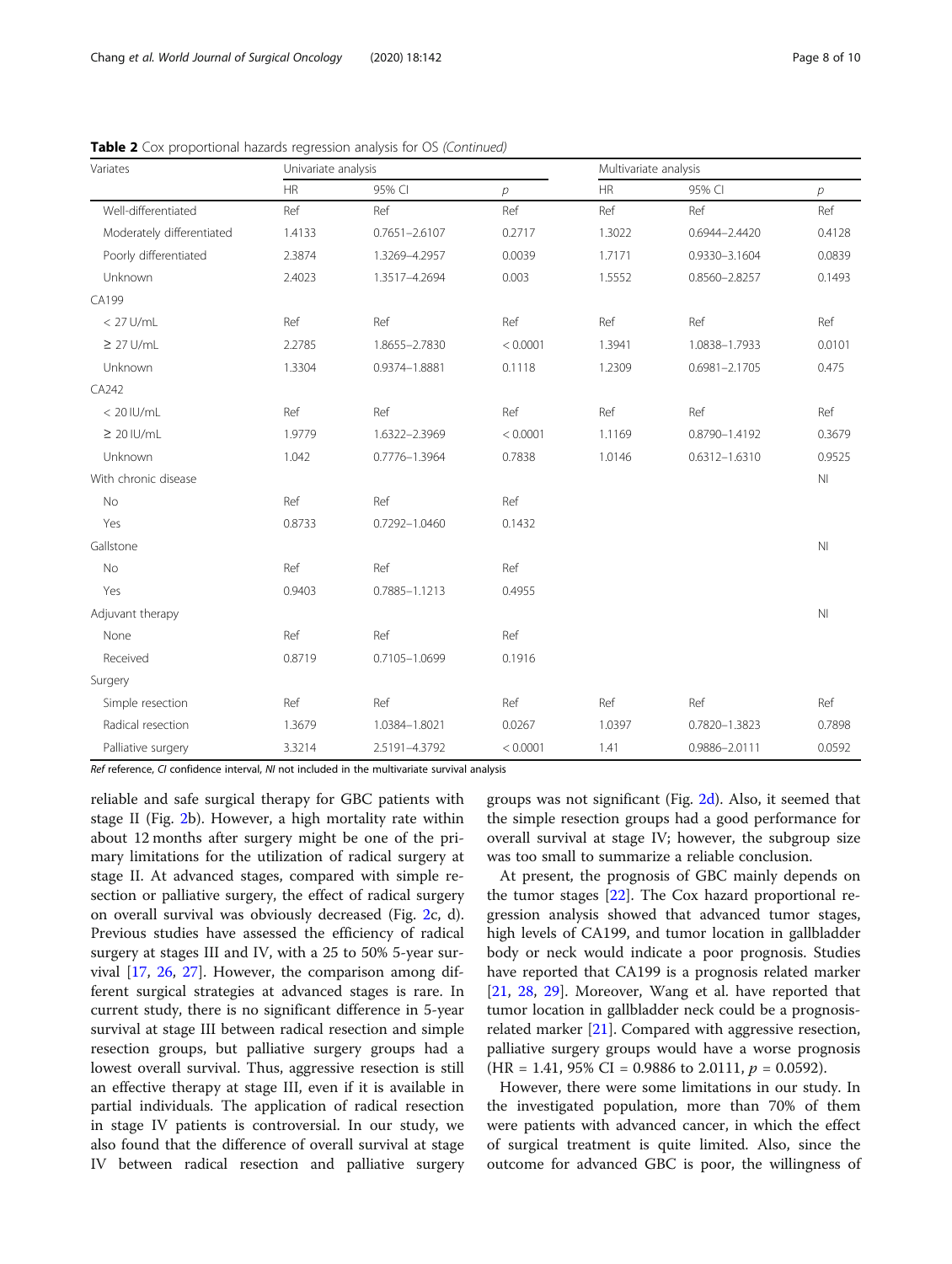<span id="page-8-0"></span>patients with cancer at stage IV for aggressive therapy is usually wobbly, which may impact the strategic choice for surgery to a large extent. On the other hand, the surveyed sample size was limited; the long-term survival come for GBC could be affected by composite factors [6, [30,](#page-9-0) [31](#page-9-0)].

In conclusion, the overall survival for GBC mainly depends on the stages of detected tumor; however, aggressive surgery could be always the reasonable surgical therapy for patients with GBC, especially, and radical resection could be a most effective surgical strategy for patients with tumor at stage II to obtain a long-term survival. Additionally, our report supports the viewpoint that the role of radical resection in advanced stages is restricted, but, in early stage, the utilization of radical surgery should be further developed.

#### Acknowledgements

None

#### Authors' contributions

Guarantor of integrity of the entire study: Qiang Li. Study concepts: Yigang Chang. Study design: Yigang Chang. Definition of intellectual content: Yigang Chang. Literature research: Yigang Chang. Clinical studies: Yigang Chang, Xiaogang Bi. Experimental studies: Yigang Chang. Data acquisition: Yigang Chang, Qian Wu, Limin Chi. Data analysis: Yigang Chang, Qingmin Zeng, Huaying Huo. Statistical analysis: Yigang Chang. Manuscript preparation: Yigang Chang. Manuscript editing: Yigang Chang. Manuscript review: Qiang Li. The authors read and approved the final manuscript.

#### Funding

None

#### Availability of data and materials

The datasets used or analyzed during the current study are available from the corresponding author on reasonable request.

#### Ethics approval and consent to participate

All procedures performed in studies involving human participants were in accordance with the ethical standards of the institutional and/or national research committee and with the 1964 Helsinki declaration and its later amendments or comparable ethical standards. This study is approved by Ethics Committee of Tianjin Medical University Cancer Institute and Hospital.

#### Consent for publication

It is unavailable.

#### Competing interests

None

#### Author details

<sup>1</sup>Department of Hepatobiliary Surgery, Tianjin Medical University Cancer Institute and Hospital, National Clinical Research Center for Cancer & Key Laboratory of Cancer Prevention and Therapy, Tianjin, Tianjin's Clinical Research Center for Cancer, Tianjin 300060, China. <sup>2</sup>Department of Gastrointestinal and Pancreas Surgery, Shanxi Provincial People's Hospital, Taiyuan 030012, China. <sup>3</sup>Department of Traditional Chinese Medicine, Shanxi Tumor Hospital, Taiyuan 030013, China. <sup>4</sup>Physical Examination Center, First Hospital of Shanxi Medical University, Taiyuan 030001, China. <sup>5</sup>Department of Gastrointestinal Surgery, Peking University Shougang Hospital, Beijing 100041, China. <sup>6</sup>Department of Traditional Chinese Medicine, Shanxi Provincial People's Hospital, Taiyuan 030012, China.

#### Received: 15 March 2020 Accepted: 15 June 2020 Published online: 26 June 2020

#### References

- 1. Bray F, Ferlay J, Soerjomataram I, Siegel RL, Torre LA, Jemal A. Global cancer statistics 2018: GLOBOCAN estimates of incidence and mortality worldwide for 36 cancers in 185 countries. CA Cancer J Clin. 2018;68(6):394–424.
- 2. Sharma A, Sharma KL, Gupta A, Yadav A, Kumar A. Gallbladder cancer epidemiology, pathogenesis and molecular genetics: recent update. World J Gastroenterol. 2017;23(22):3978–98.
- 3. Varshney S, Butturini G, Gupta R. Incidental carcinoma of the gallbladder. Eur J Surg Oncol. 2002;28(1):4–10.
- 4. Goetze TO. Gallbladder carcinoma: prognostic factors and therapeutic options. World J Gastroenterol. 2015;21(43):12211–7.
- 5. Goetze TO, Paolucci V. Adequate extent in radical re-resection of incidental gallbladder carcinoma: analysis of the German registry. Surg Endosc. 2010; 24(9):2156–64.
- 6. Chen Z, Gao W, Pu L, Zhang L, Han G, Zhu Q, et al. Impact of insurance status on the survival of gallbladder cancer patients. Oncotarget. 2017;8(31): 51663–74.
- 7. Limpawattana P, Theerakulpisut D, Wirasorn K, Sookprasert A, Khuntikeo N, Chindaprasirt J. The impact of skeletal muscle mass on survival outcome in biliary tract cancer patients. PLoS One. 2018;13(10):e0204985.
- 8. Schweitzer N, Kirstein MM, Kratzel AM, Mederacke YS, Fischer M, Manns MP, et al. Second line chemotherapy in biliary tract cancer: outcome and prognostic factors. Liver Int. 2019.
- 9. Goetze TO, Paolucci V. Influence of high- and low-volume liver surgery in gallbladder carcinoma. World J Gastroenterol. 2014;20(48):18445–51.
- 10. Jensen EH, Abraham A, Habermann EB, Al-Refaie WB, Vickers SM, Virnig BA, et al. A critical analysis of the surgical management of early-stage gallbladder cancer in the United States. J Gastrointest Surg. 2009;13(4):722– 7.
- 11. Wright BE, Lee CC, Iddings DM, Kavanagh M, Bilchik AJ. Management of T2 gallbladder cancer: are practice patterns consistent with national recommendations? Am J Surg. 2007;194(6):820–5 discussion 5-6.
- 12. Nagasue N, Yukaya H. Liver resection for hepatocellular carcinoma: results from 150 consecutive patients. Cancer Chemother Pharmacol. 1989; 23(Suppl):S78–82.
- 13. Fan ST, Lai EC, Lo CM, Ng IO, Wong J. Hospital mortality of major hepatectomy for hepatocellular carcinoma associated with cirrhosis. Arch Surg. 1995;130(2):198–203.
- 14. Kawahara R, Shirahama T, Arai S, Muroya D, Nomura Y, Fukutomi S, Shirahama N, Takagi K, Goto Y, Akashi M, Maruyama Y, Sakai H, Ishikawa H, Hisaka T, Yasunaga M, Horiuchi H, Okuda K, Akagi Y, Tanaka H. Evaluation of surgical procedures for T2 gallbladder cancer in terms of recurrence and prognosis. Kurume Med J. 2017;63(1.2):15–22.
- 15. Yamamoto Y, Sugiura T, Okamura Y, Ito T, Ashida R, Ohgi K, et al. The evaluation of the eighth edition of the AJCC/UICC staging system for intrahepatic cholangiocarcinoma: a proposal of a modified new staging system. J Gastrointest Surg. 2020;24(4):786–95.
- 16. Chen C, Geng Z, Shen H, Song H, Zhao Y, Zhang G, et al. Long-term outcomes and prognostic factors in advanced gallbladder cancer: focus on the advanced T stage. PLoS One. 2016;11(11):e0166361.
- 17. Fong Y, Jarnagin W, Blumgart LH. Gallbladder cancer: comparison of patients presenting initially for definitive operation with those presenting after prior noncurative intervention. Ann Surg. 2000;232(4):557–69.
- 18. Andren-Sandberg A. Diagnosis and management of gallbladder cancer. N Am J Med Sci. 2012;4(7):293–9.
- 19. Benson AB 3rd, Abrams TA, Ben-Josef E, Bloomston PM, Botha JF, Clary BM, et al. NCCN clinical practice guidelines in oncology: hepatobiliary cancers. J Natl Compr Canc Netw. 2009;7(4):350–91.
- 20. Maluenda F, Diaz JC, Aretxabala X, Burdiles P, Csendes A, Contreras L. Strategies for the surgical treatment of gallbladder cancer. Revista medica de Chile. 2005;133(6):723–8.
- 21. Wang YF, Feng FL, Zhao XH, Ye ZX, Zeng HP, Li Z, et al. Combined detection tumor markers for diagnosis and prognosis of gallbladder cancer. World J Gastroenterol. 2014;20(14):4085–92.
- 22. Sikora SS, Singh RK. Surgical strategies in patients with gallbladder cancer: nihilism to optimism. J Surg Oncol. 2006;93(8):670–81.
- 23. Lee SE, Kim SW, Han HS, Lee WJ, Yoon DS, Cho BH, Choi IS, Kim HJ, Hong SC, Lee SM, Choi DW, Park SJ, Kim HJ, Jang JY. Korean Pancreas Surgery